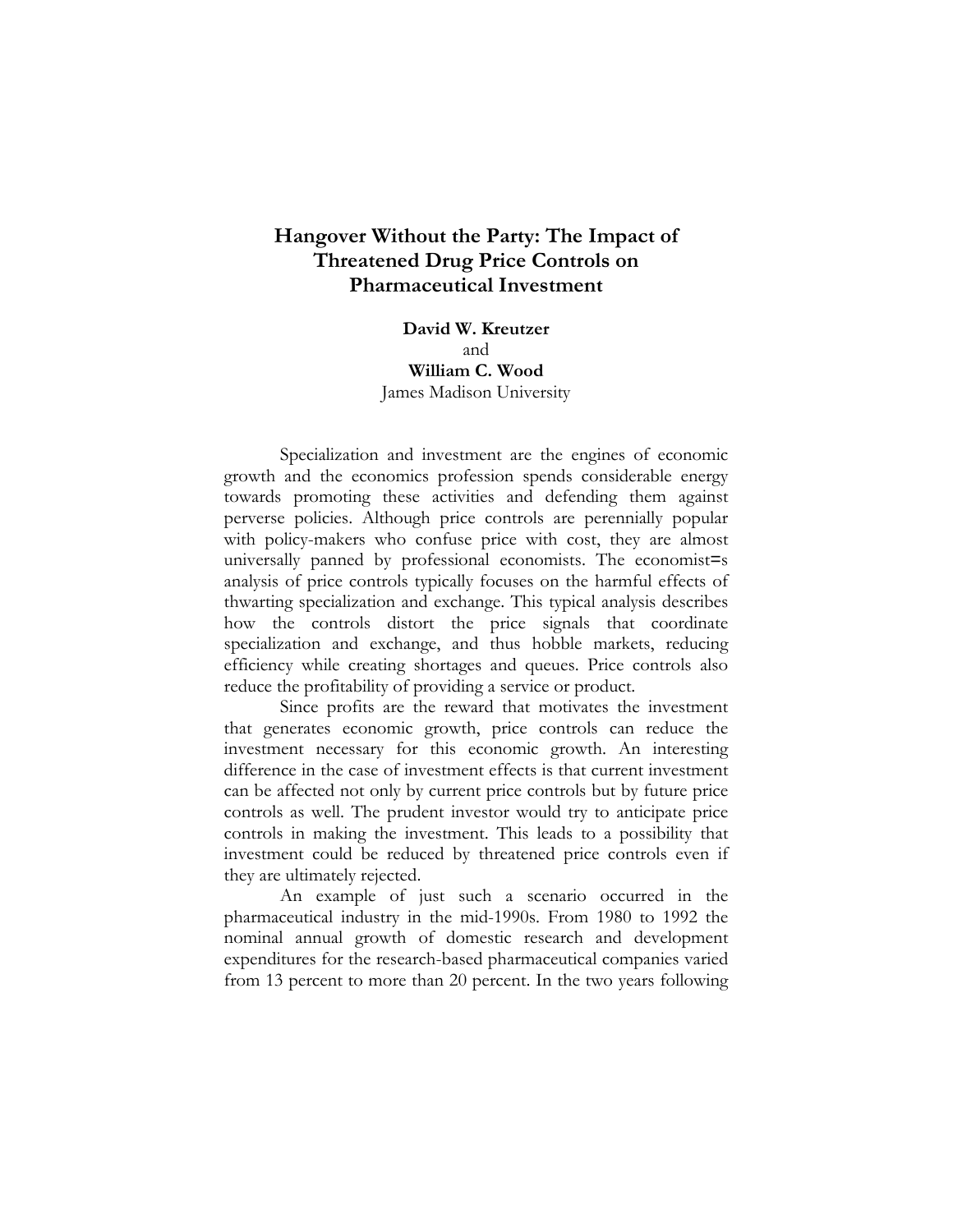President Clinton=s 1992 election, the health-care task force headed by First Lady Hillary Rodham Clinton generated a serious threat of stringent price controls for many health-care products and services. This threat receded after the 1994 mid-term electoral gains by Republicans in the House and Senate.

During the period when the threat was most credible, the growth rate of expenditure on research and development dropped to the 6-7 percent range (Figure 1). After the threat receded, growth in R&D returned to its double-digit levels. Had R&D growth remained at least 12 percent during the threat period, cumulative investment for the years 1994-1998 would have been nearly \$7 billion greater. Figure 2 shows how real R&D flattened out during the period of the threat.

## **Development costs and lags**

1

It takes more than a decade to develop and bring a new drug to market.<sup>1</sup> Figure 3 shows that time from start to market has grown to over 14 years. In addition to the long delay before any revenues are generated, most of the drugs fail to cover their development costs, with many washing out along the way (PhRMA, 1998). These costs are far from trivial. The Boston Consulting Group estimated that the pre-tax cost of developing a new drug was \$500 million for drugs introduced in 1990 (PhRMA, 1998, p. 20). The rewards can be significant for investment in drug research, but drug development requires a firm

<sup>&</sup>lt;sup>1</sup>The Tufts Center for the Study of Drug Development estimated that the average development time from synthesis to approval was 14.9 years for those drugs brought to market during the years 1990-1996 (Ph RMA 1998).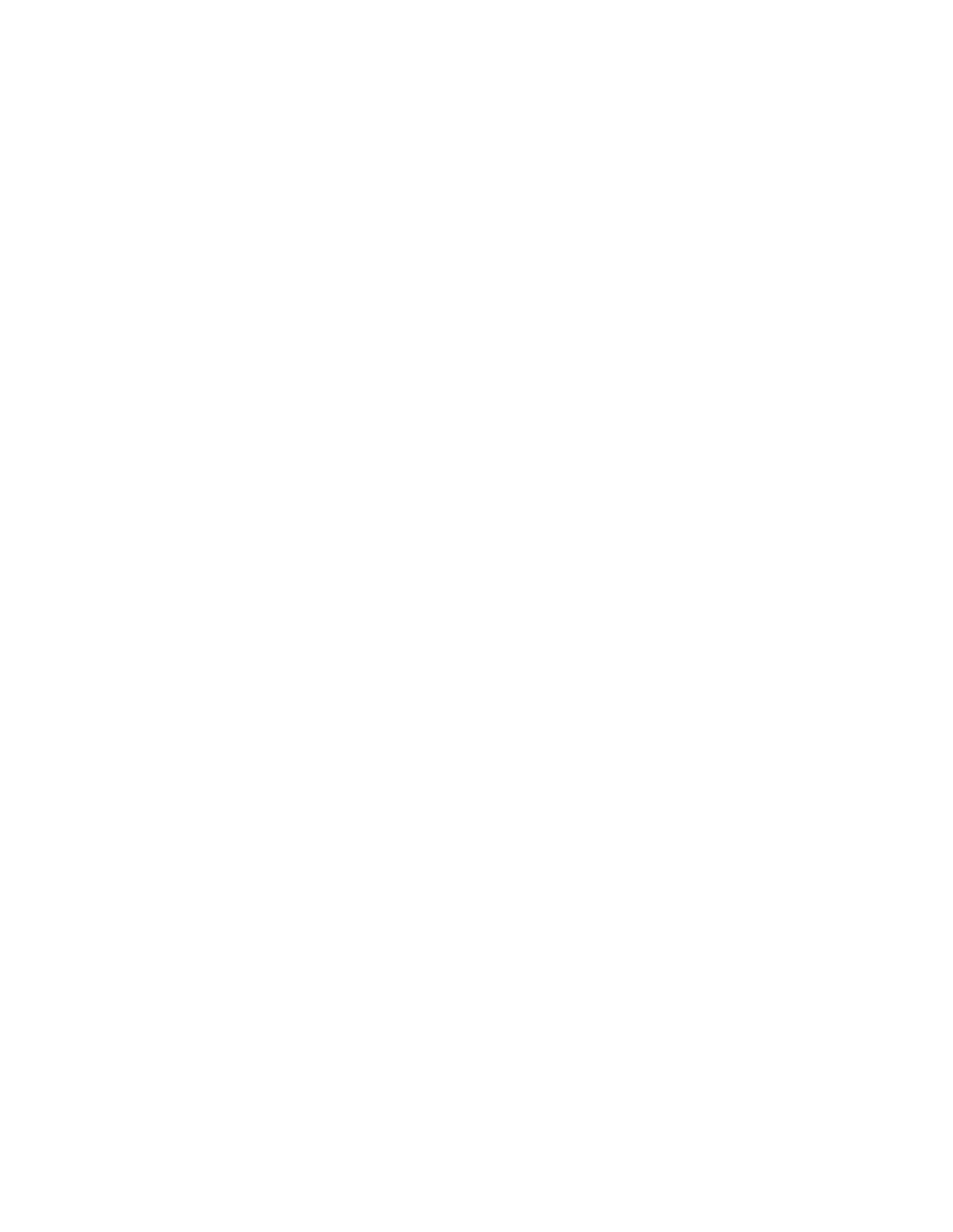belief by investors that they will reap the rewards of their patience and their capital.

A static monopolistic competition model suggests an attractive, but deceptive, case for price controls. The monopolistic competition model would seem to apply because products are differentiated, not homogeneous, and marginal cost is below price. Whether it is due to differentiated products or to the economies of scale caused by the very large R&D costs, the fact that drug prices are above marginal cost can have an important effect on the short-run impact that price controls might have.

 In the short run, price ceilings below average total cost but above marginal cost can lead to larger output. Any time there is a downward-sloping firm demand curve, marginal revenue will be below price. A binding price ceiling will make the firm=s demand perfectly elastic at the ceiling price. This, of course, means that marginal revenue will now be whatever is the ceiling price.

In Figure 4, we see that there can be a long-run price of OA without any economic profit. Even though there is no economic profit and the market is in equilibrium, a binding price ceiling (between prices OA and OB) can lead to larger output. This assumes that OB is above average variable cost, which is plausible with the extremely large fixed costs associated with R&D.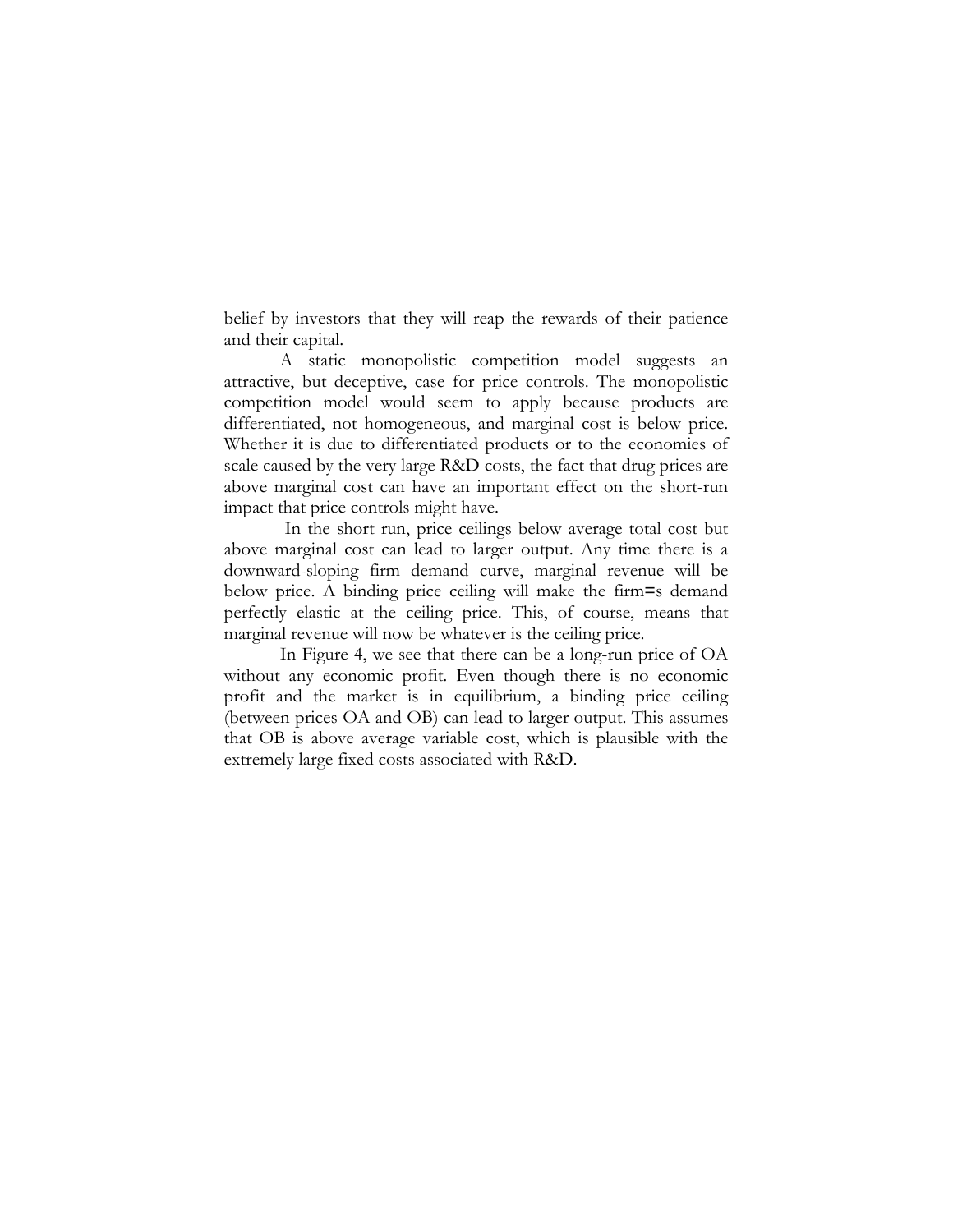So far in this price-control story, the consumers are having funB lower prices and higher consumption. The hangover, so to speak, comes later. The price ceiling reduces profits. (In Figure 4 any price below OA would lead economic losses.) With reduced profits, there is reduced motivation to pursue new product-creating investment. As was noted in 1993, the result of price controls on drugs may be Ashorter lives instead of longer lines@ (Kreutzer, 1994).

Since the Clinton health-care plan was not implemented, there were no price controls. However, in 1993 and 1994 the possibility of price controls was very real. It would have been

perfectly rational to reduce investment in drug research.

## **The empirical model**

One method of investigating threatened price controls calls for a model that accurately characterizes sales, augmented with a dummy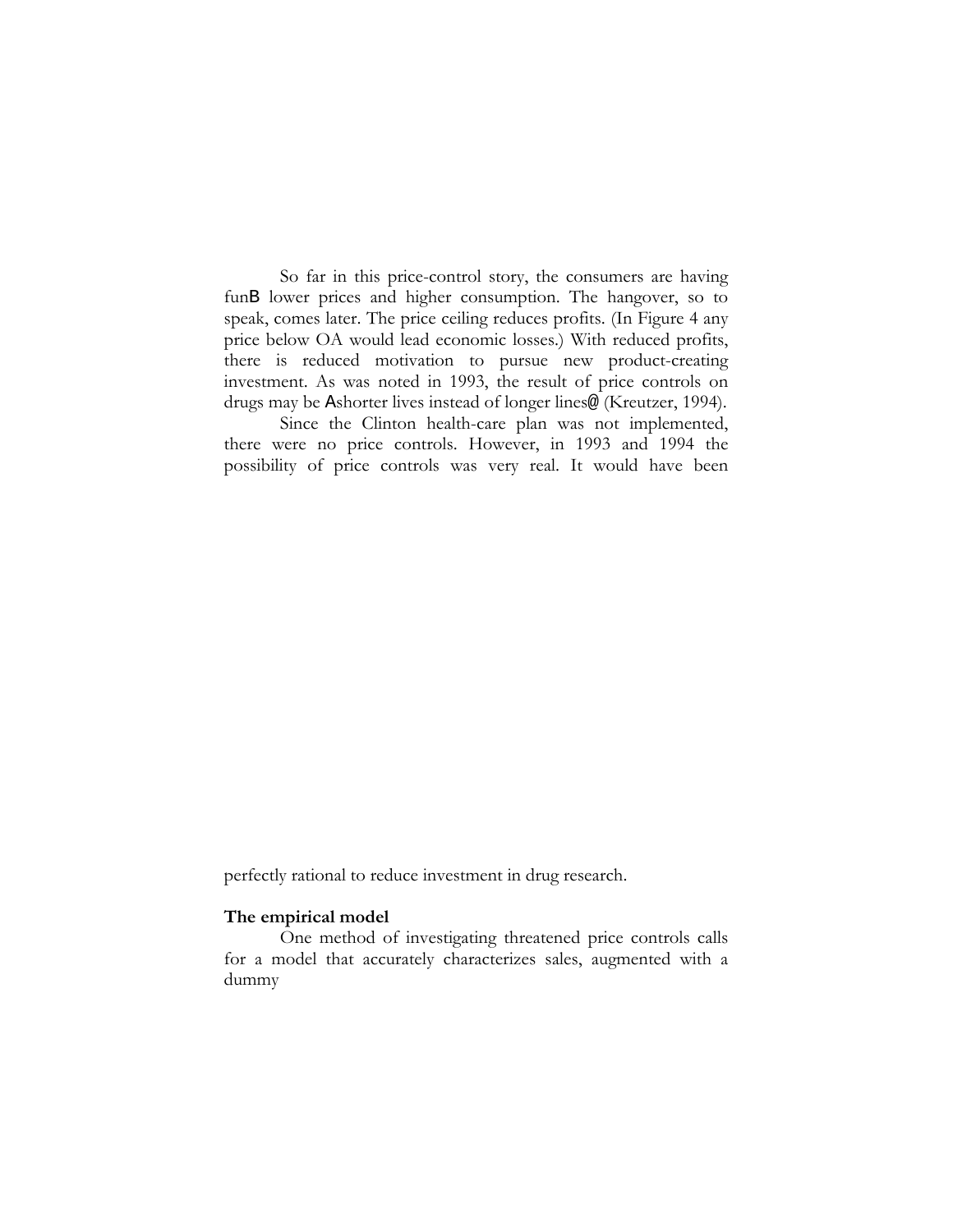variable that is used to check for a downward shift during the years of the threat. We used a simple and durable model that characterized R&D as a function of sales and of R&D lagged one year.

Sales clearly would affect research and development in pharmaceuticals. Sales can be considered as both a budget constraint and a crude proxy for future sales. Since firms can borrow, they need not finance their own investment expenditures. However, most firms find it cheaper to finance investment out of their own earnings than to borrow. Sales are therefore important as a measure of ability to finance research and development, in addition to being a rough predictor of future sales.

Although sales are important, the effect is not entirely contemporaneous. With the long development time for bringing a new drug to market, at any particular time there will be considerable sunk costs involved with most of the drugs under development. Since a large portion of R&D costs are sunk, there can be a considerable deterioration in future sales without affecting the decision to continue with development for many drugs. More likely, the burden of funding cuts would fall on new drug ideas and those in the early stages of development. To account for persistence in the R&D series, we included R&D lagged one year as an explanatory variable.

The dummy variable of particular interest to this investigation (POLICY) is zero for 1979 through 1993, then one in 1994 and 1995 because of the credible threat of price controls. By the middle of 1995, price controls in the health-care industry were no longer a significant threat. The variable returns to zero for 1996 to the end of the sample.

#### **The model and data**

Based on this discussion, our estimating model is:

(1) 
$$
RD_t = \beta_0 + \beta_1 SALES + \beta_2 RD_{t-1} + \varepsilon_t
$$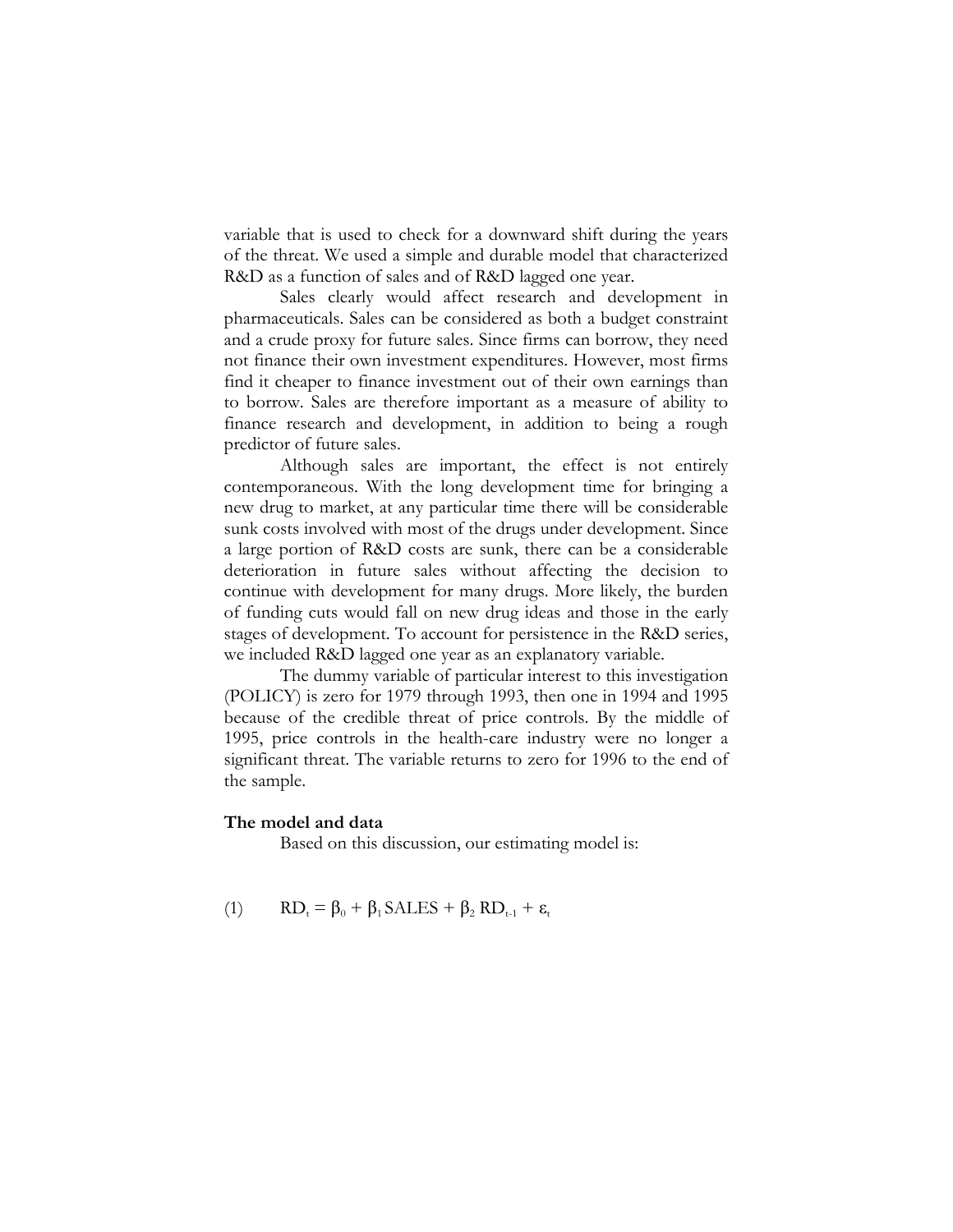where SALES represents current period sales in millions of dollars; RDL1 is R&D expenditure in millions of dollars lagged one year; POLICY is a dummy that takes a value of one for the years 1994 and 1995 and a value of zero for all other years; and  $\varepsilon_t$  is a classical error term.

The data on industry sales and R&D come from Industry Profile, 1998, a publication of the PhRMA (Pharmaceutical Research and Manufacturers of America), a trade association. The data cover the member companies and run from 1970 to 1998 (estimated). The data are annual and expressed in millions of current-period dollars.

#### **Ordinary least squares results**

| Variable         | Estimated<br>Coefficient | Standard<br>Error | t-ratio  | p-value |
|------------------|--------------------------|-------------------|----------|---------|
| Intercept        | $-132.34$                | 51.98             | $-2.546$ | 0.017   |
| Sales            | 0.037                    | 0.009             | 3.903    | 0.0007  |
| RDL <sub>1</sub> | 0.940                    | 0.049             | 19.08    | 0.0001  |
| Policy           | $-549.93$                | 96.91             | $-5.675$ | 0.0001  |

The results of the OLS estimation are:

 $n = 29$  $R^2 = 0.9996$  $AIC = 341.5744$ Durbin=s  $t = 0.285$ 

All of the coefficients are statistically different from zero at the .01 level. Although autocorrelated errors are often a problem in time-series work of this type, Durbin=s t (the small-sample counterpart of Durbin=s h) did not detect first-order autocorrelation. Therefore no correction of OLS results was necessary.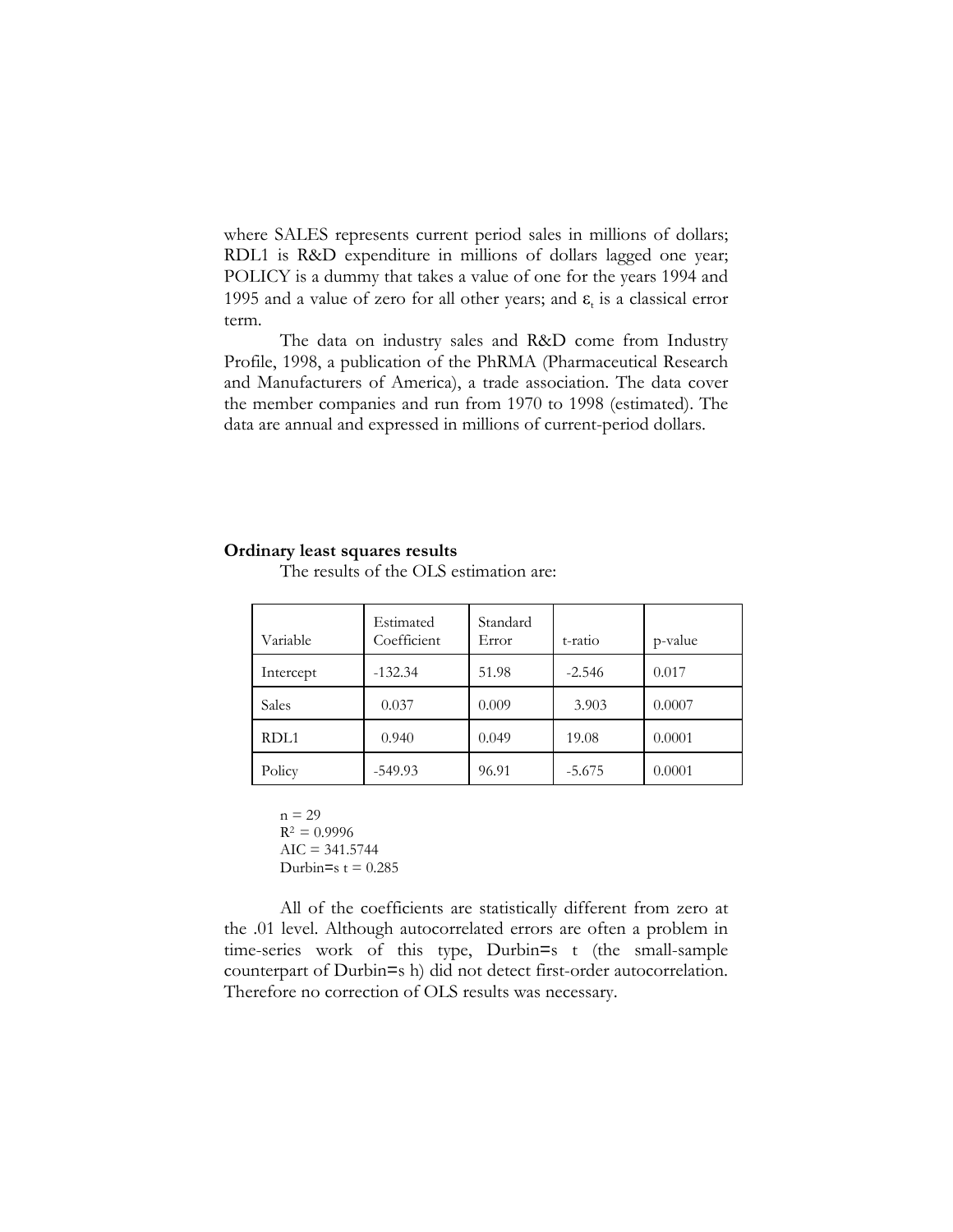The results suggest that for this sample period, a one-dollar increase in a given year=s sales would increase current R&D by \$0.037, other things equal. The coefficient on lagged R&D suggests that, other things equal, each additional dollar of R&D the preceding year leads to an additional \$0.94 of R&D in the current period. The policy dummy indicates that in each of the years of interest, 1994 and 1995, R&D expenditure was reduced by \$550 million.

This total of \$1.1 billion for two years represents a substantial reduction. Using the \$500 million per drug estimate of development costs, it would imply that two drugs would not be developed as a result of the threat of price controls.

Impressive as the \$1.1 billion figure is, by itself it would be a significant underestimate of the overall impact because it does not account for the lagged effects on years after 1995. The huge inertia in R&D (coefficient of 0.94 on lagged R&D) means that reducing R&D for one year will have substantial echoing effects in the following year. A policy that causes a one-dollar drop this year will lead to a  $$0.94$  drop next year, a  $$0.88$   $(.94^2)$  drop the following year, and continuing effects until 0.94<sup>t</sup> becomes negligible. For 1994 through 1998, the cumulative effect is \$7.19 billion. This corresponds well with the rough estimate made earlier using growth rates.

To test whether there was a rebound in R&D following the expiration of the price-control threat we ran the regression adding a second dummy (labeled REBOUND) equal to one for the years 1996-1998 and zero for the rest of the sample years. If the regression relationship shifted sharply upward after the expiration of the pricecontrol threat, it would show up as a statistically positive coefficient on REBOUND. The results of this regression are:

| Variable     | Estimated<br>Coefficient | Standard<br>Error | t-ratio  | p-value |
|--------------|--------------------------|-------------------|----------|---------|
| Intercept    | $-134.19$                | 53.66             | $-2.501$ | 0.020   |
| <b>SALES</b> | 0.039                    | 0.011             | 3.401    | 0.002   |
| RDL1         | 0.932                    | 0.063             | 14.862   | 0.0001  |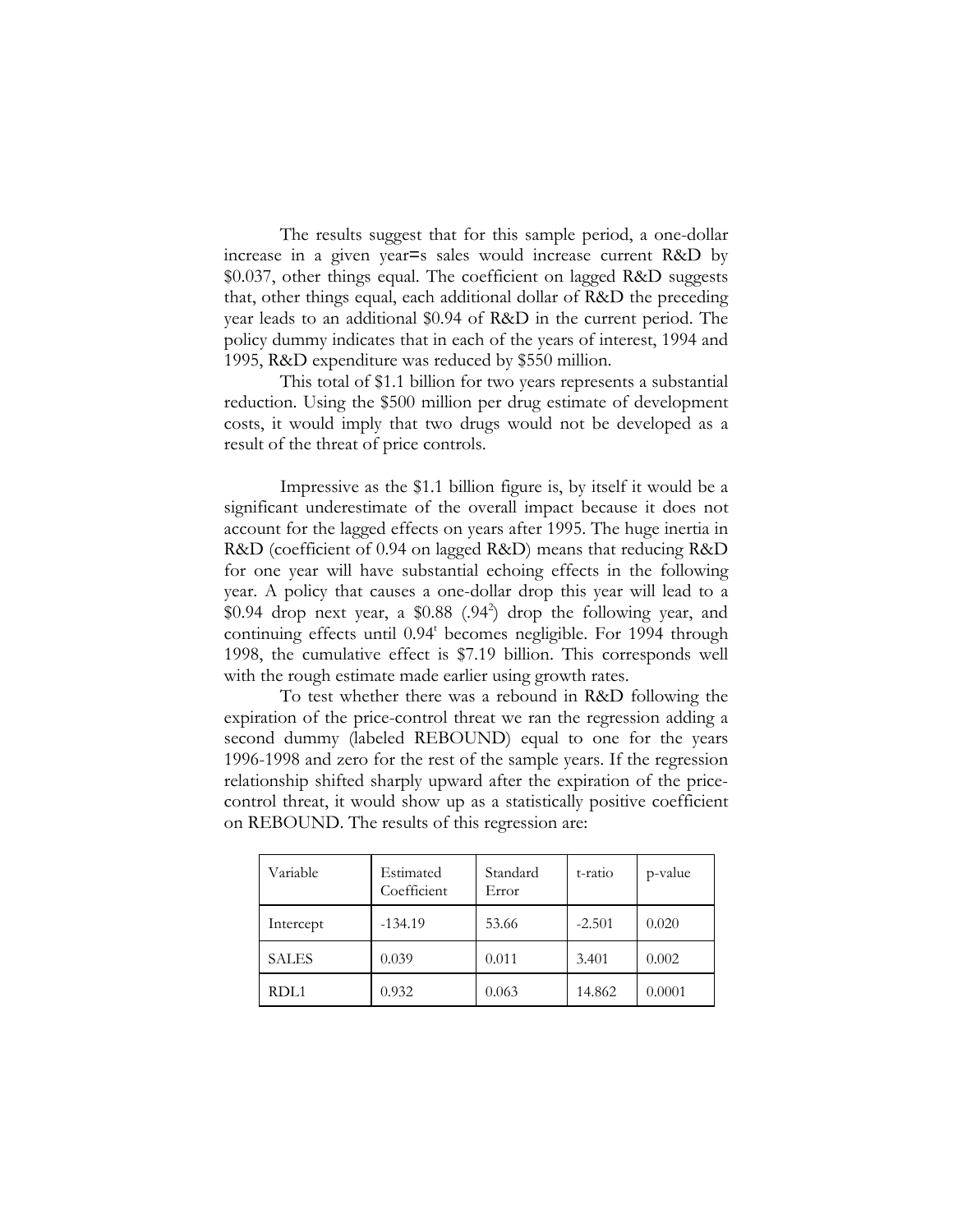| POLICY         | $-527.24$ | 140.5 | $-3.752$ | $\,0.001\,$ |
|----------------|-----------|-------|----------|-------------|
| <b>REBOUND</b> | 28.99     | 127.5 | 0.ZZ     | 0.822       |

 $n = 29$  $R^2 = 0.9996$  $AIC = 343.5116$ Durbin=s  $t = 0.406$ 

The coefficient for REBOUND is positive but small and not statistically different from zero. Any rebound effect present in the data was swamped by the size of the POLICY variable, representing the reduction in R&D for 1994-95.

#### **Conclusion**

While price controls generally create shortages, there are some industries where binding price controls may lead to a marketclearing increase in output. Such controls are not without costs to consumers. It is just that these costs take the form of a reduction of future product availability rather than immediately visible queues.

If the ceilings are low enough, even in these industries the ceilings can cause shortages. An interesting aspect of this sort of market is that negative impact of ceilings depends on the expected level of the price controls. That is, if the controls are threatened but not actually implemented there can still be a harmful impact.

We estimated the impact from the price-control threats of the Clinton health-care proposal to be a reduction of more than \$7 billion in pharmaceutical research and development for 1994 through 1998. Using the estimated 1990 cost of bringing a new drug to market (\$500 million) we see that the resources sufficient to develop 14 new drugs were diverted. Whether we will actually lose 14 drugs or any drugs we cannot know for sure. Still, a multi-billion dollar reduction in drug research and development cannot have a positive impact on the nation=s health care.